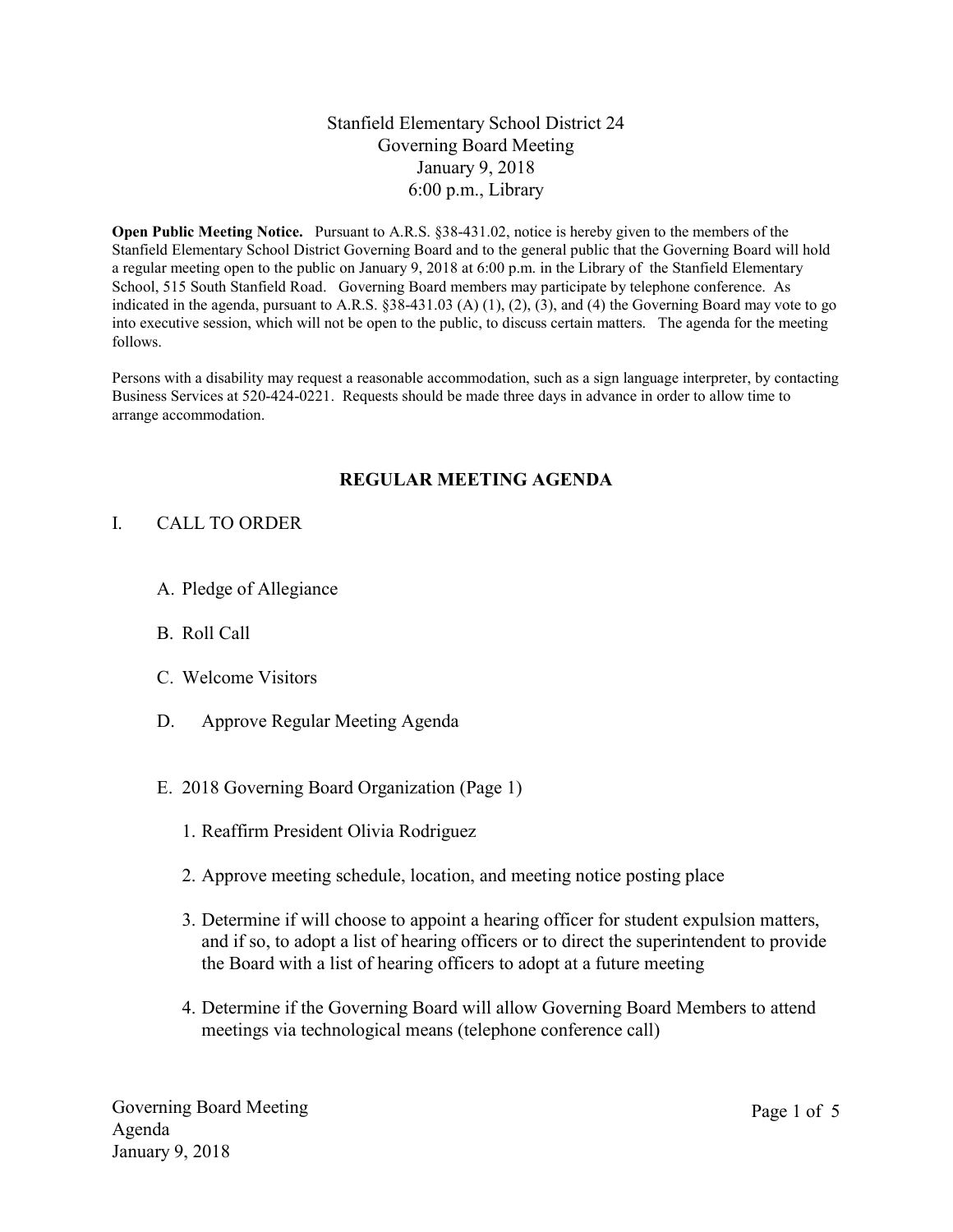5. Approve the appointment of the President of the Governing Board to sign documents on behalf of the Governing Board, and appoint the senior Board member, in terms of service, to sign in the absence of the President

# II. CALL TO THE PUBLIC

Guidance for Public Participation in Board Meetings is provided in Policy BEDH. The President may recognize individuals wishing to address the Board under Call to the Public or under the item on the Agenda they wish to address. Each individual will be allowed five minutes unless additional time was requested and granted in advance by the Superintendent or President. ARS 38-432.02(H) provides that Board members shall not respond to comments unless the item is on the agenda.

The Board shall not hear personal complaints against school personnel or a person connected with the district. A procedure is provided by the Board for disposition of legitimate complaints in Policies KL, KB and KLD.

# LLAMADA AL PÚBLICO

La póliza BEDH, provee una guía publica para participar en juntas de la Mesa Directiva. El presidente de la Mesa Directiva puede reconocer a los individuos que desean dirigirse a la mesa bajo llamada al público o bajo el artículo en la agenda que desean tratar. A cada individuo se le otorgaran cinco minutos de tiempo, a menos que el Presidente o Superintendente le hayan concedido tiempo adicional por adelantado. La Póliza ARS 38- 432.02 dice que ningún miembro de la mesa responderá a ningún tipo de comentarios de temas que no estén en la agenda.

La mesa no oirá quejas personales en contra de personal de la escuela o personas que tengan alguna conexión con el Distrito. Para este tipo de quejas la mesa provee otro tipo de procedimientos para la disposición de quejas legítimas las cuales se encuentran en las siguientes Pólizas KL, KB, y KLD.

# III. APPROVAL OF MINUTES

Approve the December 14, 2017 regular governing board meeting minutes.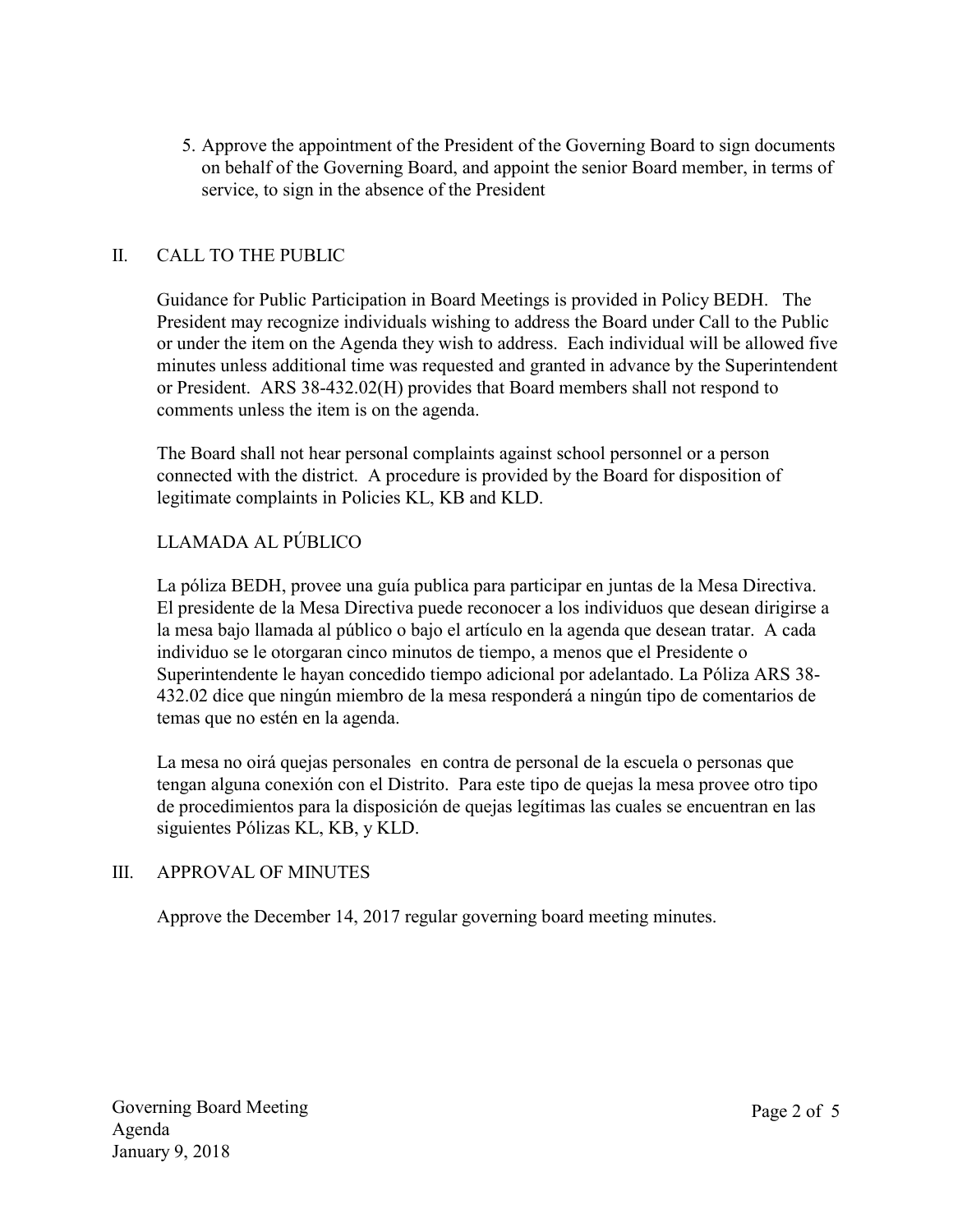#### IV. PRESENTATIONS

A. Leadership Presentation on the Integrated Action Plan

#### V. AWARDS AND RECOGNITIONS

A. Students of the Month will be recognized at the next regular meeting

#### VI. REPORTS

- A. Superintendent's Report
	- 1. Prop 301
	- 2. Upcoming Legislative Session
	- 3. Capital Projects update
	- 4. FY19 Certified and Classified contracts
	- 5. Restructuring of personnel at the District office
- B. December Public Funds Expenditure Reports (Pages 2-5)
- C. December Student Activities Reports (Page 6)
- D. Principal's Report (Page 7)
- E. Operations Support Services Reports (Pages 8-9) 1. Operations
	- 2. Technology
- VII. NEW BUSINESS ACTION ITEMS PERSONNEL

All hiring is pending satisfactory completion of background investigation, records verification, and fingerprint report.

- A. Approve hire effective January 3, 2018, Notice of "At-Will" Appointment, 260 day schedule of Jennifer Norred, Administrative Assistant to the Governing Board/Superintendent
- B. Approve Extra Duty agreement for 2017-18:
- 1. Mariela Medel, Girls Basketball
- 2. Justin Davis, Wrestling
- 3. Luis Espuma, Baseball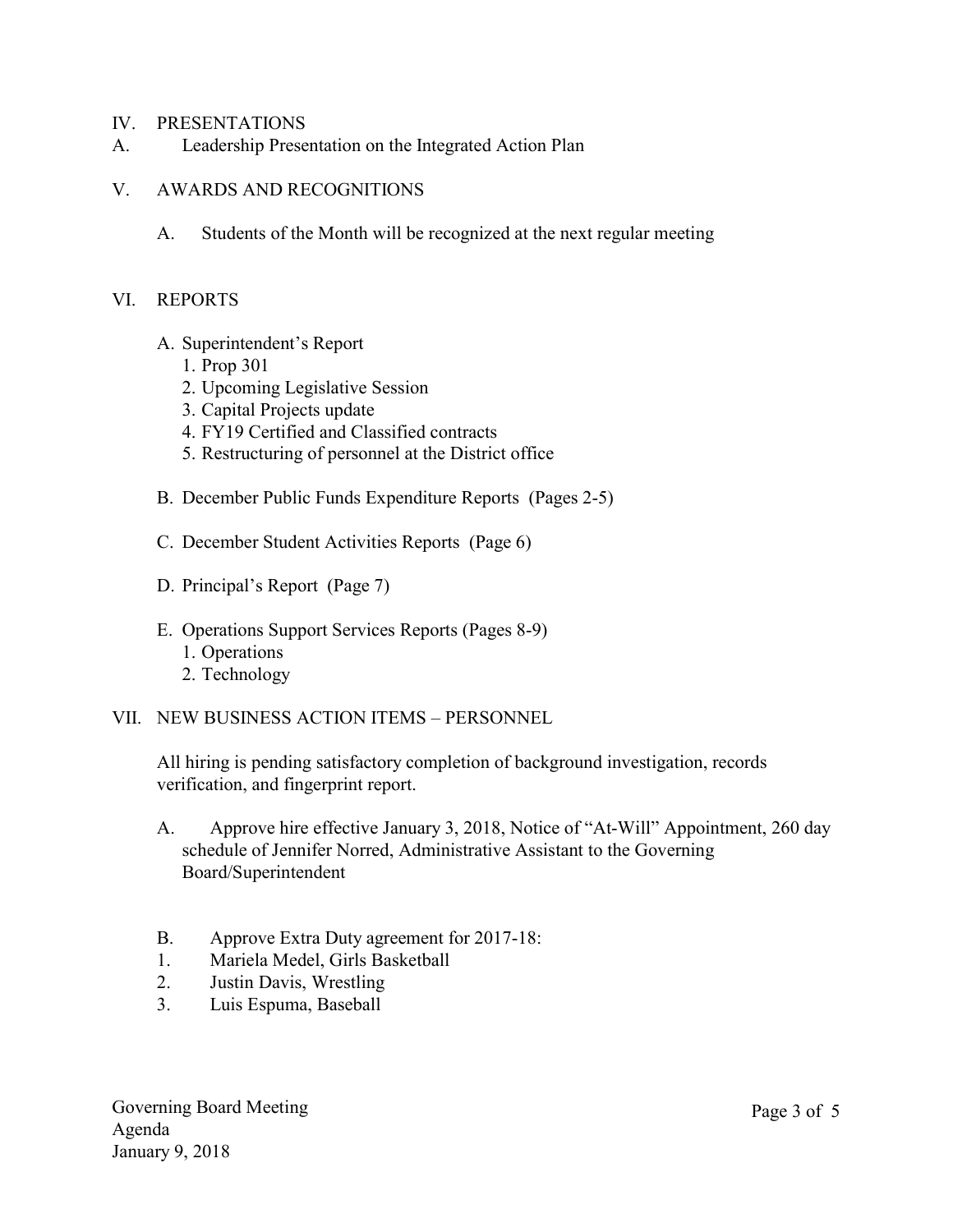## VIII. NEW BUSINESS ACTION ITEMS – BUSINESS

### A. Ratify approval of payroll vouchers

- 1. PV13 \$141,878.11
- 2. PV14 \$146,213.91
- B. Ratify approval of expense vouchers
	- 1. EV1819 \$42,378.64
	- 2. EV1820 \$40,991.40
	- 3. EV1821 \$33.04
	- 4. EV1822 \$16,510.08
- C. Approve

### VIII. NEW BUSINESS ACTION ITEMS - SCHOOL

- A. Review and affirm Indian Education Policies, regulation and exhibits (front pocket):
- 1. KJGA Relations with Parents of Children Educated Pursuant to Federal Impact Aid Laws
- 2. IHBJ and IHBJ-R Indian Education
- 3. IHBJ-EA Indian Education (Complaint Procedure)
- 4. IHBJ-EB Indian Education (Hearing Procedure)

# IX. OLD BUSINESS NON ACTION ITEMS

A. Executive session pursuant to ARS 38-431.03(A)(1) for discussion of the Superintendent's performance evaluation (Page 14 )

### X. FUTURE AGENDA ITEMS

1.

# XI. ADJOURNMENT

Governing Board Meeting Agenda January 9, 2018